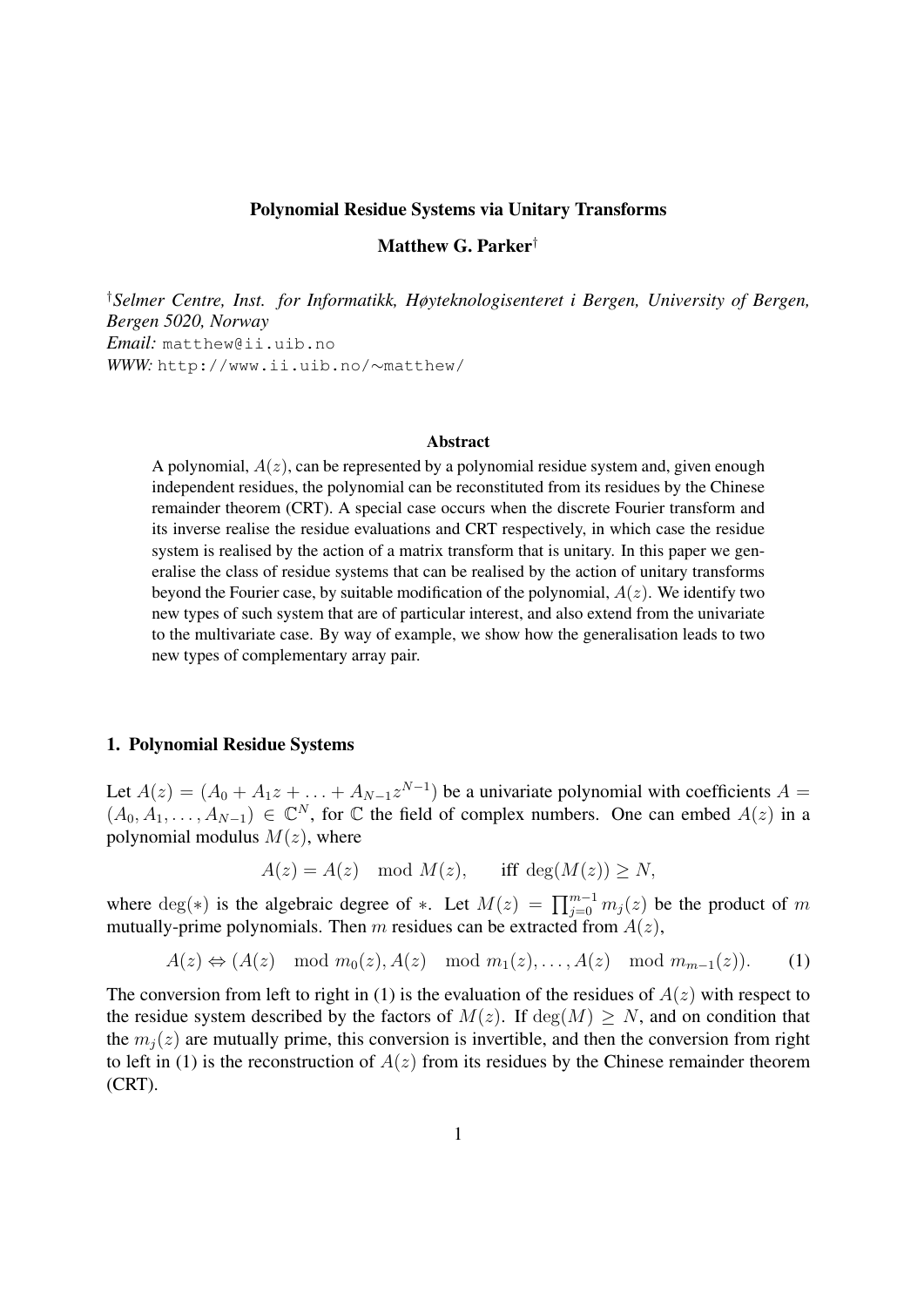In this paper we are particularly interested in moduli,  $M(z)$ , which split completely into linear factors, i.e. such that  $deg(M) = m$ , in which case the residues of  $A(z)$  are complex numbers. Moreover, assuming  $m \geq N$ , and that  $m_j(z) = z - e_j$ , the residues can be computed by the action of an  $m \times m$  Vandermonde matrix

$$
V = \begin{pmatrix} 1 & e_0 & e_0^2 & \dots & e_0^{m-1} \\ 1 & e_1 & e_1^2 & \dots & e_1^{m-1} \\ \dots & \dots & \dots & \dots & \dots \\ 1 & e_{m-1} & e_{m-1}^2 & \dots & e_{m-1}^{m-1} \end{pmatrix},
$$

such that

$$
\hat{A} = (A(e_0), A(e_1), \dots, A(e_{m-1}))^t = V\tilde{A},
$$

where  $\tilde{A} = (A_0, A_1, \ldots, A_{N-1}, 0, 0, \ldots, 0) \in \mathbb{C}^m$ . The CRT can be realised by the action on  $\hat{A}$ of the inverse,  $V^{-1}$ , of V, which exists if  $m \geq N$ . Using the formula for the CRT,  $V^{-1}$  has the following form,

$$
V^{-1} = \begin{pmatrix} h_{0,0} & h_{0,1} & h_{0,2} & \dots & h_{0,m-1} \\ h_{1,0} & h_{1,1} & h_{1,2} & \dots & h_{1,m-1} \\ \dots & \dots & \dots & \dots & \dots \\ h_{m-1,0} & h_{m-1,1} & h_{m-1,2} & \dots & h_{m-1,m-1} \end{pmatrix} \begin{pmatrix} f_0 & 0 & 0 & 0 & 0 \\ 0 & f_1 & 0 & 0 & 0 \\ 0 & 0 & f_2 & 0 & 0 \\ \dots & \dots & \dots & \dots & \dots \\ 0 & 0 & 0 & 0 & f_{m-1} \end{pmatrix},
$$

where  $h_j(z) = h_{0,j} + h_{1,j}z + \ldots + h_{m-1,j}z^{m-1} = \frac{M(z)}{m_i(z)}$  $\frac{M(z)}{m_j(z)}$ , and  $f_j = (\frac{M(z)}{m_j(z)})^{-1} \mod m_j(z)$ .

In general, although  $V$  is invertible, it is not unitary, even after normalisation. But it is unitary (after normalisation) for a special case, namely when  $M(z) = z^{K} - \mu$ ,  $|\mu| = 1, K \ge N$ . For  $N|K$  and  $M(z) = z^K - 1 = \prod_{k=0}^{K-1} (z - \lambda^k)$ ,  $\lambda$  a primitive Kth complex root of one, we can realise the residue system by  $K/N$  unitary matrices,  $U_j$ ,  $0 \le j \le K/N$ , where

$$
U_j = \frac{1}{\sqrt{N}} \left( \begin{array}{cccccc} 1 & 1 & 1 & \dots & 1 \\ 1 & \alpha & \alpha^2 & \dots & \alpha^{N-1} \\ \dots & \dots & \dots & \dots & \dots \\ 1 & \alpha^{N-1} & \alpha^{N-2} & \dots & \alpha \end{array} \right) \left( \begin{array}{cccccc} 1 & 0 & 0 & \dots & 0 \\ 0 & \lambda^j & 0 & \dots & 0 \\ \dots & \dots & \dots & \dots & \dots \\ 0 & 0 & 0 & \dots & \lambda^{(N-1)j} \end{array} \right),
$$

and  $\alpha = \lambda^{K/N}$ , such that

$$
\hat{A}_j = \frac{1}{\sqrt{N}} (A(\lambda^j), A(\alpha \lambda^j), \dots, A(\alpha^{N-1} \lambda^j))^t = U_j A.
$$
 (2)

As  $U_j$  is unitary, the energy of A equals the energy of  $\hat{A}_j$ , i.e.  $\sum_k |\hat{A}_{j,k}|^2 = \sum_k |A_k|^2$ . Finally the CRT can be realised by the action of  $U_j^{-1} = U_j^{\dagger}$  $j \circ n \hat{A}_j$ , where '†' means transpose-conjugate. This residue system is, of course, the discrete Fourier transform (DFT), and all Fourier spectral points can be approximated to increased precision by increasing K.

The aim of this paper is to extend unitarity characterisation of residue systems beyond the case of the DFT by suitable modification (normalisation) of the polynomial  $A(z)$ . One motivation here is that unitary transforms preserve energy, as discussed previously, and therefore the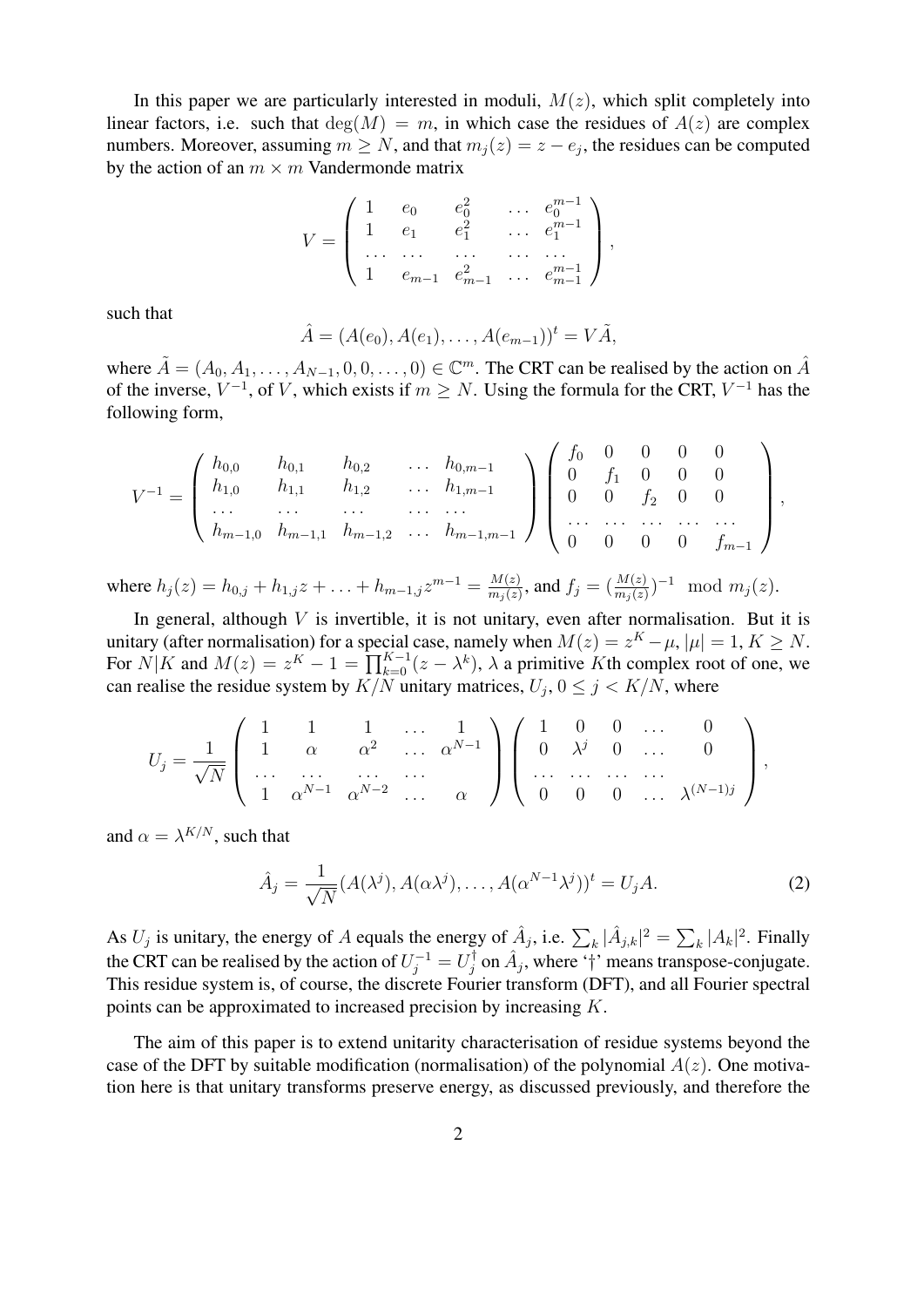relative magnitudes of the residues take on a stronger meaning if the conversion matrices are unitary. For instance, in the context of spread-spectrum systems, it is desirable that the DFT spectral elements have approximately equal magnitudes. This makes sense precisely because the DFT is unitary. Another motivation is that the use of unitaries facilitate the application of representation theory to residue systems, and vice versa.

We consider only the case where  $A(z)$  is a degree-one polynomial, i.e. where  $N = 2$ , and focus on the case where  $deg(M(z)) = N = 2$ . Although quite trivial we are, later, able to say something interesting by tensoring the system  $n$ -fold, so as to characterise residue systems for n-variate polynomials.

### 2. Unitary characterisations for degree-one polynomials

For  $N = 2$ ,  $A(z) = A_0 + A_1 z$ , and the generic residue evaluation matrix for a modulus,  $M(z)$ , of algebraic degree 2, is of the form  $V = \begin{pmatrix} 1 & e_0 \\ 1 & e_1 \end{pmatrix}$ . We adjust V to unitary form by normalising each row of V appropriately, and by suitable pairing of  $e_0$  and  $e_1$ . Let  $e_0 = r\beta \in \mathbb{C}$ ,  $r \in \mathbb{R}$ ,  $|\beta| = 1$ , where  $\mathbb R$  is the field of reals. Then choose  $e_1 = -\frac{\beta}{r}$  $\frac{-\beta}{r}$ , and create

$$
U = \frac{1}{\sqrt{1+r^2}} \begin{pmatrix} 1 & 0 \\ 0 & r \end{pmatrix} \begin{pmatrix} 1 & r\beta \\ 1 & \frac{-\beta}{r} \end{pmatrix}.
$$

Whilst  $U$  is not  $V$ , it is, however, always unitary. Critically - and this is the central point of this paper - the action of U evaluates the residues of a modified form of  $A(z)$ . Specifically, consider the polynomial

$$
A'(z) = \frac{A(z)}{\sqrt{1 + \beta^{-2}z^2}}.
$$
\n(3)

Then

$$
\hat{A}' = (A'(r\beta), A'(\frac{-\beta}{r}))^t = UA.
$$

We have generalised the application of unitaries to residue systems beyond the DFT at the price of modifying the polynomial on which we are operating from  $A(z)$  to  $A'(z)$ . Setting  $r = 1$  we recover the DFT residue system of (2) for  $N = 2$ .

As U is unitary, one has an immediate description of the CRT by  $U^{\dagger}$ , where

$$
U^{\dagger} = \frac{1}{\sqrt{1+r^2}} \begin{pmatrix} 1 & 0 \\ 0 & r\beta^{-1} \end{pmatrix} \begin{pmatrix} 1 & r \\ 1 & \frac{-1}{r} \end{pmatrix}.
$$

Moreover, by writing  $\hat{A}(y) = \hat{A}_0 + \hat{A}_1y$ , and

$$
\hat{A}'(y) = \frac{\hat{A}(y)}{\sqrt{1+y^2}},
$$

we are able to express the CRT as the following evaluation:

$$
A = (\hat{A}'(r), \hat{A}'(\frac{-1}{r})\beta^{-1})^t = U^{\dagger}\hat{A}'.
$$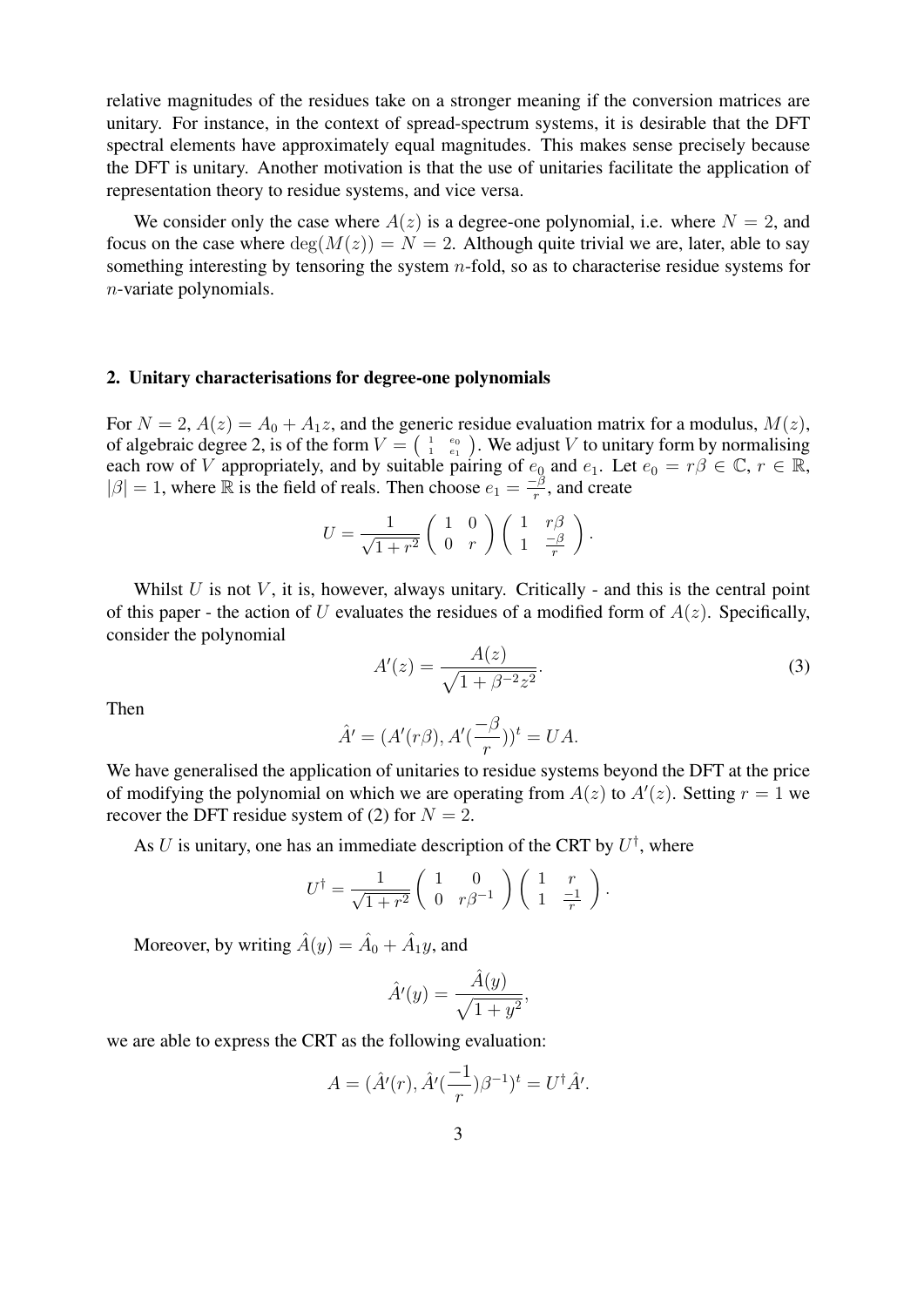We now identify three types of residue evaluation, as described by  $U$ , of particular interest, and characterise the form of  $U$  in each case [1, 2]:

• Type I - r fixed: Evaluate  $\frac{A(z)}{\sqrt{1+r^2}}$  on the circle  $z = r\beta$ ,  $\forall \beta$ . As  $\sqrt{1+r^2}$  is just a global normalisation, we further restrict to the case  $r = 1$ , and this evaluation of  $\frac{A(z)}{\sqrt{2}}$  on the unit circle recovers the DFT residue system. The evaluations can be realised with respect to pairs  $(z = \beta, z = -\beta)$  by the action of unitary,  $U_I$ , where

$$
U_I = \frac{1}{\sqrt{2}} \left( \begin{array}{cc} 1 & \beta \\ 1 & -\beta \end{array} \right).
$$

• Type II -  $\beta = 1$ : Evaluate  $\frac{A(z)}{\sqrt{1+z^2}}$  on the real axis  $z = r$ ,  $\forall r$ . The evaluations can be realised with respect to pairs  $(z = r, z = \frac{-1}{r})$  $\frac{r-1}{r}$ ) by the action of unitary,  $U_{II}$  where, by means of the substitution  $r = \tan \theta$ ,

$$
U_{II} = \begin{pmatrix} \cos \theta & \sin \theta \\ \sin \theta & -\cos \theta \end{pmatrix}.
$$

• Type III -  $\beta = i$ : Evaluate  $\frac{A(z)}{\sqrt{1-z^2}}$  on the imaginary axis  $z = ir, \forall r$ . The evaluations can be realised with respect to pairs  $(z = ir, z = \frac{-i}{r})$  $\frac{(-i)}{r}$ ) by the action of unitary,  $U_{III}$  where, by means of the substitution  $r = \tan \theta$ .

$$
U_{III} = \begin{pmatrix} \cos \theta & i \sin \theta \\ \sin \theta & -i \cos \theta \end{pmatrix}.
$$

The three unitary characterisations are related as follows. Let

$$
\mathcal{N} = \frac{\omega^5}{\sqrt{2}} \left( \begin{array}{cc} 1 & i \\ 1 & -i \end{array} \right), \qquad \omega = e^{\pi i/4}.
$$

 $\mathcal N$  has multiplicative order 3 and generates a Sylow-3 subgroup, T, of the local Clifford group, C, which has order  $3 \times 2^6 = 192$  [3, 1]. We have that

$$
U_I = \Delta U_{III} \mathcal{N}, \quad U_{II} = \Delta' U_I \mathcal{N}, \quad U_{III} = \Delta'' U_{II} \mathcal{N},
$$

where  $\Delta$ ,  $\Delta'$ , and  $\Delta''$  are 2 × 2 unitaries with one non-zero entry per row/column. The postmultiplications by  $\Delta$ ,  $\Delta'$ , and  $\Delta''$  do not change spectral magnitudes, so can be ignored if one is focussing on the relative magnitudes of spectral elements. The cyclic subgroup,  $T$ , is of importance in the context of the local Clifford group and, moreover, the three members of  $T = \{I, \mathcal{N}, \mathcal{N}^2\}$  form a mutually unbiased basis [4] of maximum size 3 for qubits <sup>1</sup>. It is for these reasons that it makes sense to look at the residue systems described by  $U_I$ ,  $U_{II}$ , and  $U_{III}$ and, given these justifications, it is interesting that one can link  $T$  to residue evaluations on the unit circle, real axis, and imaginary axis, respectively.

<sup>&</sup>lt;sup>1</sup>The rows of our three matrices are eigenvectors of the Pauli spin matrices,  $\sigma_x$ ,  $\sigma_y$ , and  $\sigma_z$  [5].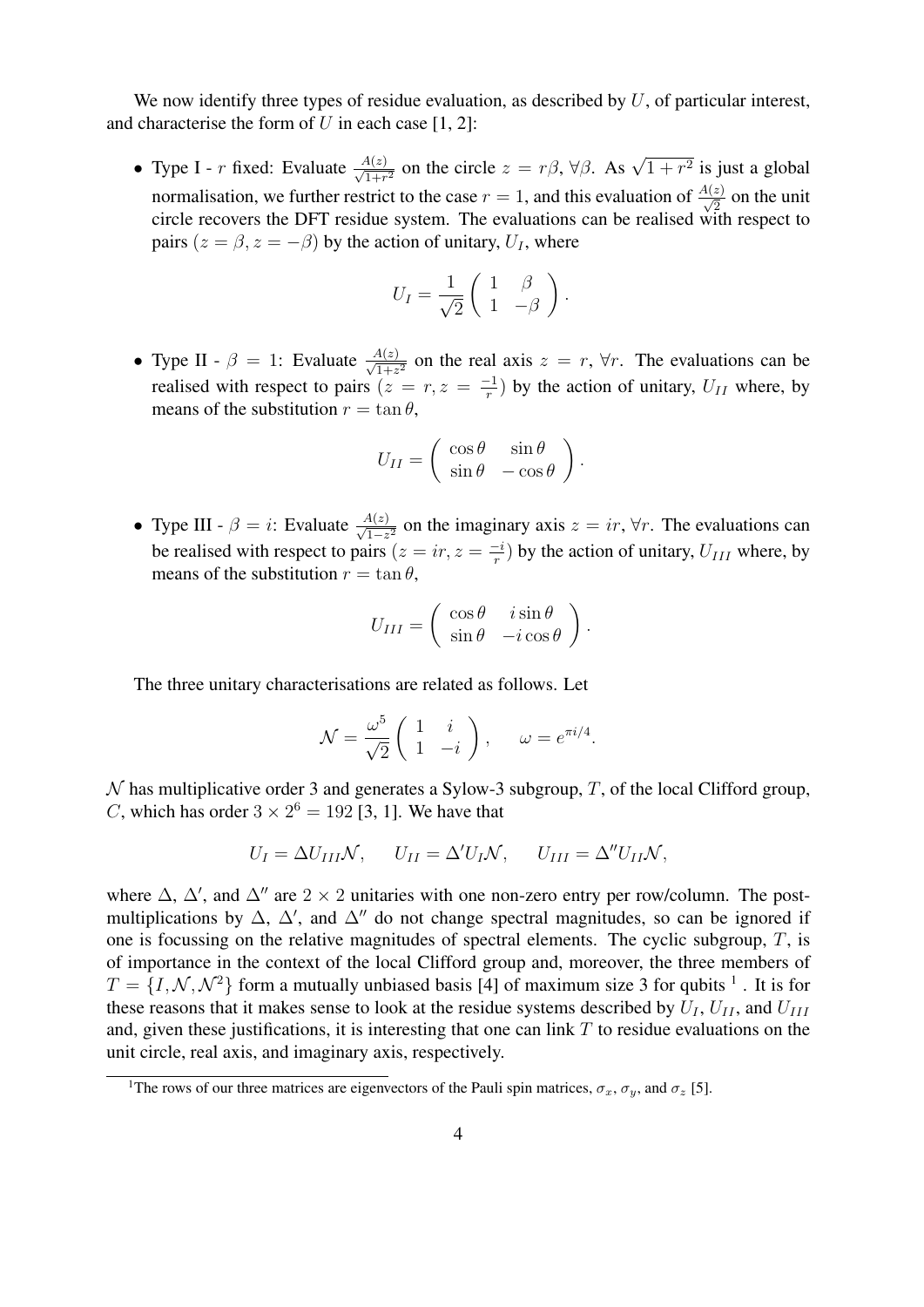## 3. Unitary characterisations for multivariate polynomials

The residue systems in the previous section applied to univariate polynomials of degree one. Things can be made interesting by tensoring up the characteristations  $n$ -fold, so as to apply to n-variate polynomials which are of degree-one in each variable.

We consider a multivariate polynomial of the form,

$$
A(z) = A(z_0, z_1, \dots, z_{n-1}) = \sum_{k \in \mathbb{F}_2^n} A_k \prod_{j=0}^{n-1} z_j^{k_j}
$$
  
=  $A_{0...00} + A_{0...01} z_0 + A_{0...10} z_1 + A_{0...11} z_0 z_1 + \dots + A_{1...11} z_0 z_1 \dots z_{n-1}$ ,

with complex coefficients,  $A_k \in \mathbb{C}$ . Such a structure can be viewed as an *n*-dimensional array,  $A \in (\mathbb{C}^2)^{\otimes n}$ , with elements  $A_k \in \mathbb{C}$ . A third interpretation is to view such a polynomial as a generalised Boolean function,  $\mathcal{A}(k) : \mathbb{F}_2^n \to \mathbb{C}$ ,  $k \in \mathbb{F}_2^n$ , where  $\mathcal{A}(k) = A_k$ .

For the three special cases of residue system identified in the previous section we have the following *n*-fold generalisations [1, 2] where, now,  $r \in \mathbb{R}^n$ ,  $\beta = (\beta_0, \beta_1, \dots, \beta_{n-1}), |\beta_j| = 1$ ,  $\forall i$ .

• Type I - r fixed: Evaluate  $\frac{A(z)}{\prod_{j=0}^{n-1} \sqrt{1+r_j^2}}$  on the n circles  $z_j = r_j \beta_j$ ,  $\forall \beta_j, j$ . Further restricting to the case  $r_j = 1$ ,  $\forall j$ , one is evaluating  $\frac{A(z)}{2^{n/2}}$  on n unit circles to recover the  $n$ -dimensional DFT residue system. The evaluations can be realised, with respect to pairs  $(z_j = \beta_j, z_j = -\beta_j)$ , by the action on A of unitary,  $U_I$ , where

$$
U_{I,j} = \frac{1}{\sqrt{2}} \begin{pmatrix} 1 & \beta_j \\ 1 & -\beta_j \end{pmatrix}, \qquad U_I = \bigotimes_{j=0}^{n-1} U_{I,j}.
$$

• Type II -  $\beta_j = 1 \forall j$ : Evaluate  $\frac{A(z)}{\prod_{j=0}^{n-1} \sqrt{1+z_j^2}}$  on the *n* real axes  $z_j = r_j$ ,  $\forall r_j$ . The evaluations can be realised, with respect to pairs  $(z_j = r_j, z_j = \frac{-1}{r_j})$  $\frac{(-1)}{r_j}$ ) by the action on A of unitary,  $U_{II}$ where, by means of the substitution  $r_j = \tan \theta_j$ ,

$$
U_{II,j} = \begin{pmatrix} \cos \theta_j & \sin \theta_j \\ \sin \theta_j & -\cos \theta_j \end{pmatrix}, \quad U_{II} = \bigotimes_{j=0}^{n-1} U_{II,j}.
$$

• Type III -  $\beta_j = i \,\forall j$ : Evaluate  $\frac{A(z)}{\prod_{j=0}^{n-1} \sqrt{1-z_j^2}}$  on the *n* imaginary axes  $z_j = ir_j, \forall r_j$ . The evaluations can be realised, with respect to pairs  $(z_j = ir_j, z_j = \frac{-i}{r_j})$  $\frac{-i}{r_j}$ ), by the action on A of unitary,  $U_{III}$  where, by means of the substitution  $r_j = \tan \theta_j$ ,

$$
U_{III,j} = \begin{pmatrix} \cos \theta_j & i \sin \theta_j \\ \sin \theta_j & -i \cos \theta_j \end{pmatrix}, \quad U_{III} = \bigotimes_{j=0}^{n-1} U_{III,j}.
$$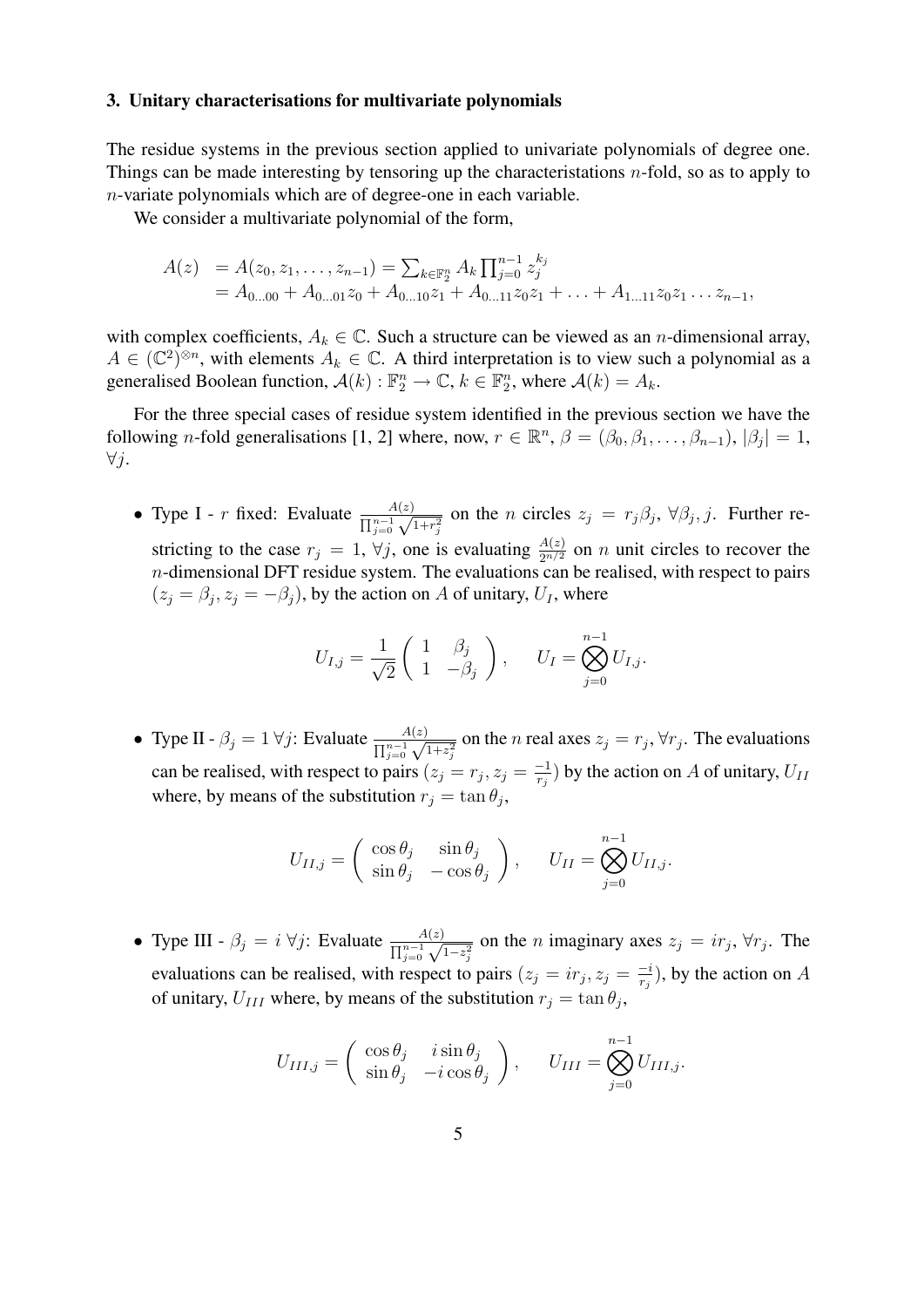## 4. An application for multivariate polynomials

In the context of Fourier analysis it is often desirable that all Fourier spectra are of approximately equal magnitude - energy is spread uniformly over the whole spectrum. We characterise this problem for type I by finding an  $A(z)$  such that

$$
|A(z)|^2 = A(z)A^*(z^{-1}) \approx \sum_{k \in \mathbb{F}_2^n} |A_k|^2 = \delta,
$$
 (4)

where  $z^{-1} = (z_0^{-1}, z_1^{-1}, \ldots, z_{n-1}^{-1}),$  ' $P^*(z)$ ' means conjugate coefficients of  $P(z)$ , and the generic delta-function,  $\delta$ , is independent of z. We desire  $A(z)$  such that the evaluation of (4) on the *n* unit circles approximates as closely as possible (in some sense) to  $\delta$ , this then being the approximate magnitude, at all points, of the Fourier power spectrum of the  $n$ -dimensional array, A. It is impossible for (4) to hold exactly, which is why it is written as an approximation. For exactness we have to consider two polynomials instead:

**Problem I:** Find a pair of *n*-variate polynomials,  $A(z)$  and  $B(z)$ , such that

$$
|A(z)|^2 + |B(z)|^2 = A(z)A^*(z^{-1}) + B(z)B^*(z^{-1}) = \sum_{k \in \mathbb{F}_2^n} (|A_k|^2 + |B_k|^2) = \delta.
$$
 (5)

The answer to Problem I is a called a pair of *complementary arrays* [6, 7, 8].

We propose similar problems for type II and type III scenarios [1, 2]:

**Problem II:** Find a pair of *n*-variate polynomials,  $A(z)$  and  $B(z)$ , such that

$$
\frac{A(z)A^*(z) + B(z)B^*(z)}{\prod_{j=0}^{n-1} (1+z_j^2)} = 2 = \delta.
$$
\n(6)

**Problem III:** Find a pair of *n*-variate polynomials,  $A(z)$  and  $B(z)$ , such that

$$
\frac{A(z)A^*(-z) + B(z)B^*(-z)}{\prod_{j=0}^{n-1}(1-z_j^2)} = 2 = \delta.
$$
 (7)

We refer to polynomial pairs that satisfy either  $(6)$  or  $(7)$  as type-II or type-III complementary array pairs, respectively. Given polynomial pairs that satisfy equations (5), (6), or (7), the evaluations of these equations on the complex plane give  $\delta$  as a residue. In particular, the evaluations have a stronger meaning for z evaluated on the *n*-fold circle, *n*-fold real axis, and *n*-fold imaginary axis, respectively as, in these cases, the residue system is realised by the application of unitary matrices, as discussed previously.

We now provide answers to Problems I, II, and III, to within trivial symmetries, for the case when polynomials  $A(z)$  and  $B(z)$  have coefficients  $\in \{-1, 1\}$ . Let  $a(k)$ ,  $b(k) : \mathbb{F}_2^n \to \mathbb{F}_2$ be Boolean functions, such that  $A_k = A(k) = (-1)^{a(k)}$ ,  $B_k = B(k) = (-1)^{b(k)}$ . Then [9, 10, 11, 7] the polynomial pair  $A(z)$ ,  $B(z)$  satisfy (5) for

$$
a(k) = \sum_{j=0}^{n-2} k_j k_{j+1}, \qquad b(k) = a(k) + k_{n-1}.
$$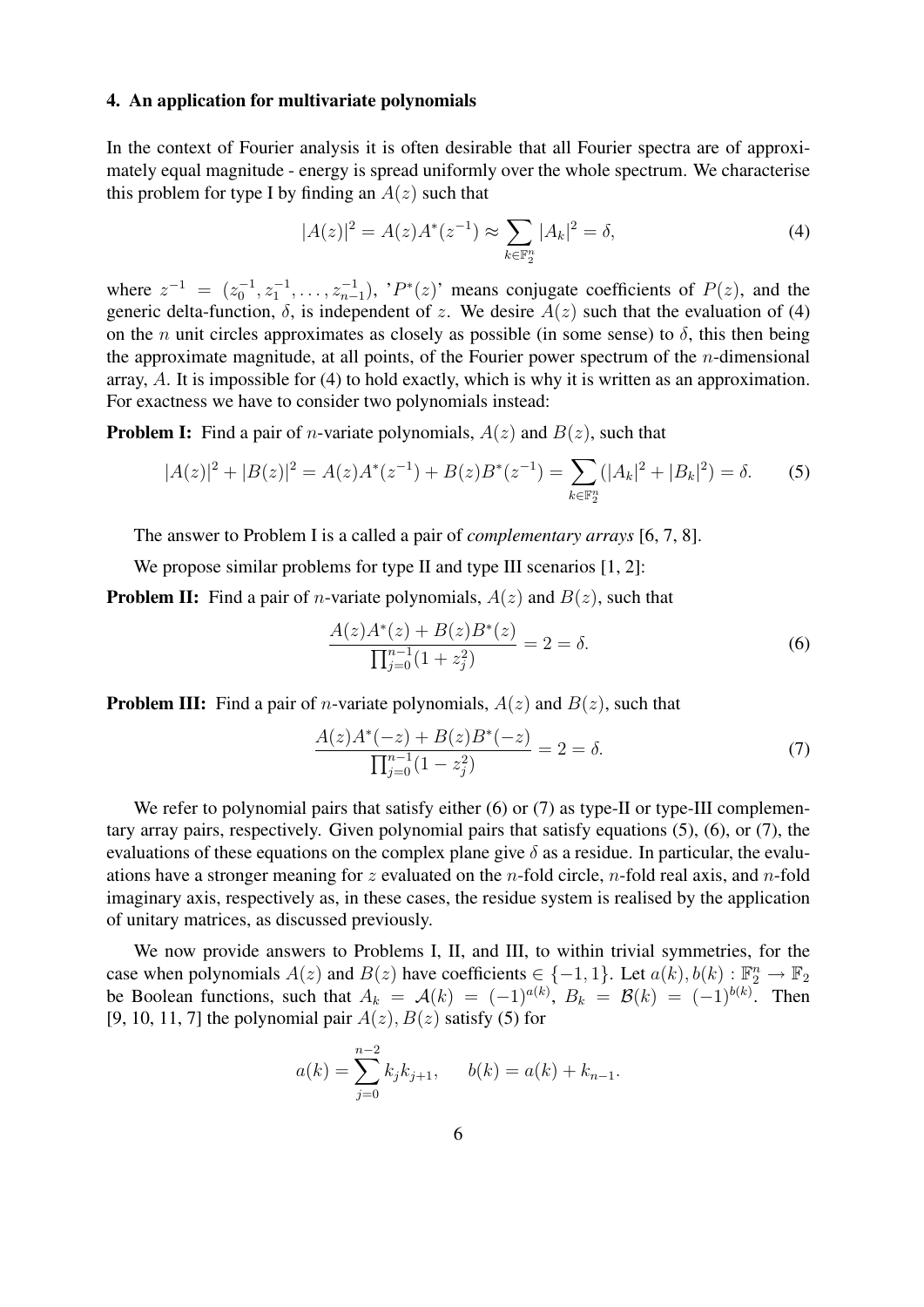Similarly [1], polynomial pair  $A(z)$ ,  $B(z)$  satisfy (6) for

$$
a(k) = \sum_{j>l} k_j k_l, \qquad b(k) = a(k) + \sum_j k_j.
$$

Finally [1], polynomial pair  $A(z)$ ,  $B(z)$  satisfy (7) for

$$
a(k) = k_0 \sum_{j=1}^{n-1} k_j
$$
,  $b(k) = a(k) + k_0$  or  $b(k) = a(k) + k_1 + k_2 + \ldots + k_{n-1}$ .

More general complementary constructions for types II and III, similar to Turyn's construction for type I [12, 13, 8], can be found in [1], and a further construction for type III pairs in [2]. If coefficients of  $A(z)$  and  $B(z)$  are limited to  $\{-1, 1\}$ , the solutions to (5) and (6) appear to be unique, to within symmetry. But there are a growing number of solutions for  $(7)$  as n increases [2].

Although the above problems/solutions are for n-variate polynomials, both problem and solution can be projected down to the univariate case, whilst preserving coefficient alphabet, as follows. Let  $z_0 = y$ ,  $z_j = z_{j-1}^2$ ,  $1 \le j < n$ . Then *n*-variate polynomials  $A(z)$  and  $B(z)$  project down to univariate polynomials  $A(y)$  and  $B(y)$  of algebraic degree  $2<sup>n</sup> - 1$ , and problems of type I, II, and III, are projected down to the problem of finding  $A(y)$  and  $B(y)$  such that

$$
A(y)A^*(y^{-1}) + B(y)B^*(y^{-1}) = \delta, \qquad [6]
$$

$$
\frac{A(y)A^*(y) + B(y)B^*(y)}{\sum_{j=0}^{2^n - 1} y^{2j}} = \delta,
$$

$$
\frac{A(y)A^*(y) + B(y)B^*(y)}{\prod_{j=0}^{n-1} (1 - y^{2^{j+1}})} = \delta,
$$

respectively, where  $\tilde{P}(y) = \sum_{j=0}^{2^n-1} P_j(-1)^{\mathbf{W}(j)}y^j$ , and w(j) means binary weight of j. The corresponding solutions are given by projection of solutions for the multivariate case [7].

## 5. Conclusion

By modification of polynomial forms, we have generalised the application of unitary matrix transforms to residue systems other than the discrete Fourier transform. We have characterised unitaries for the case where the polynomials are of degree one, and these characterisations lead us to identify three types of residue system of particular interest. Residue systems for  $n$ -variate polynomials can then be realised by the application of  $n$ -fold tensor products of these unitaries. For such systems we characterise the problem of finding complementary array pairs of types I, II, and III, and give solutions for the case where all coefficients are in  $\{1, -1\}$ . Finally, we show how problems/solutions for an n-variate system can be projected down to problems/solutions for a univariate system. Further directions include an investigation of more general types of residue system, as characterised by unitaries in this paper, and finding unitary characterisations for polynomials of degree greater than one. Another direction is to consider problems other than complementary pairs.